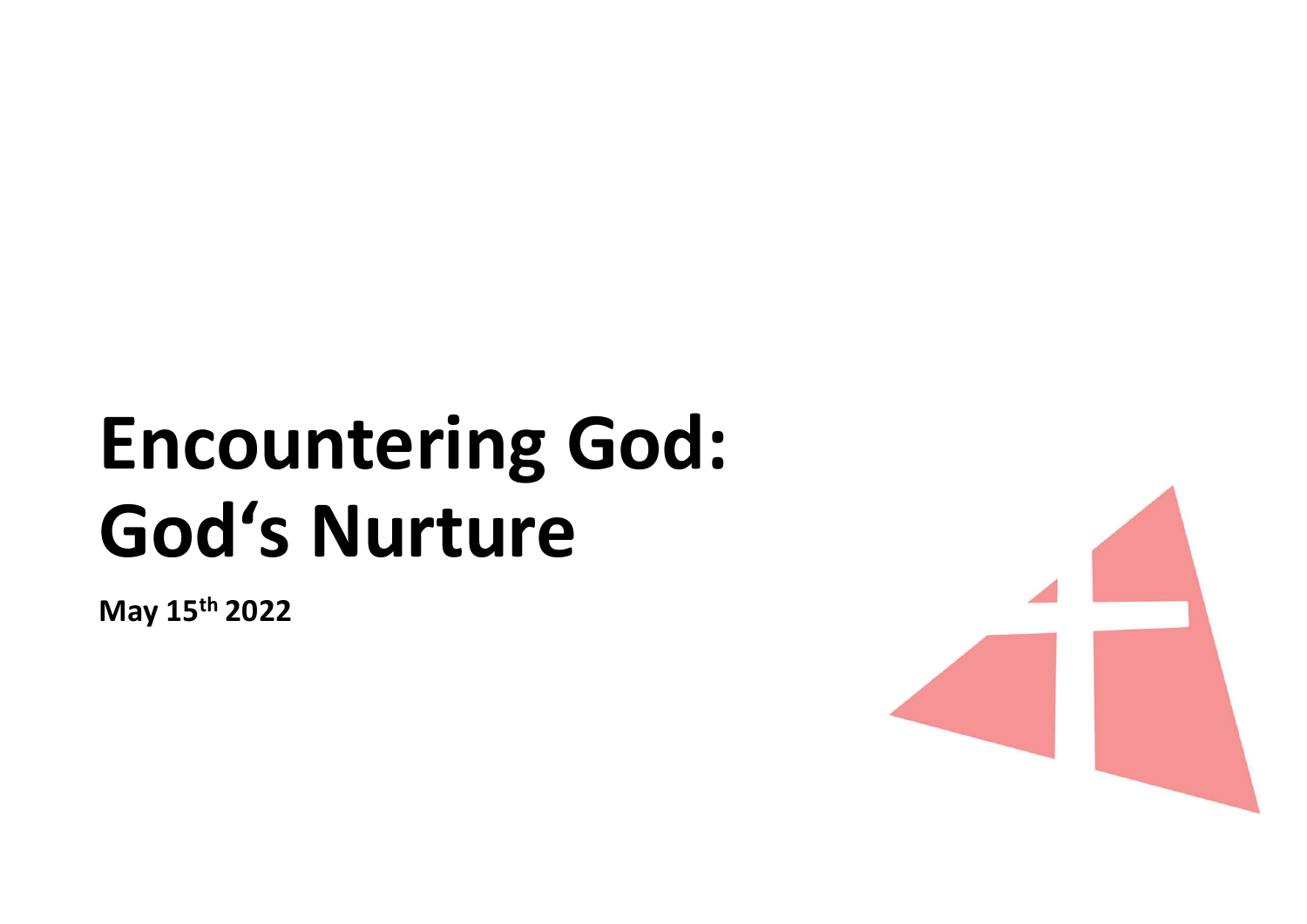### How God made us

o God created us in a way that we need nurture from the outside

- Food
- Drink
- Warmth
- Light
- …

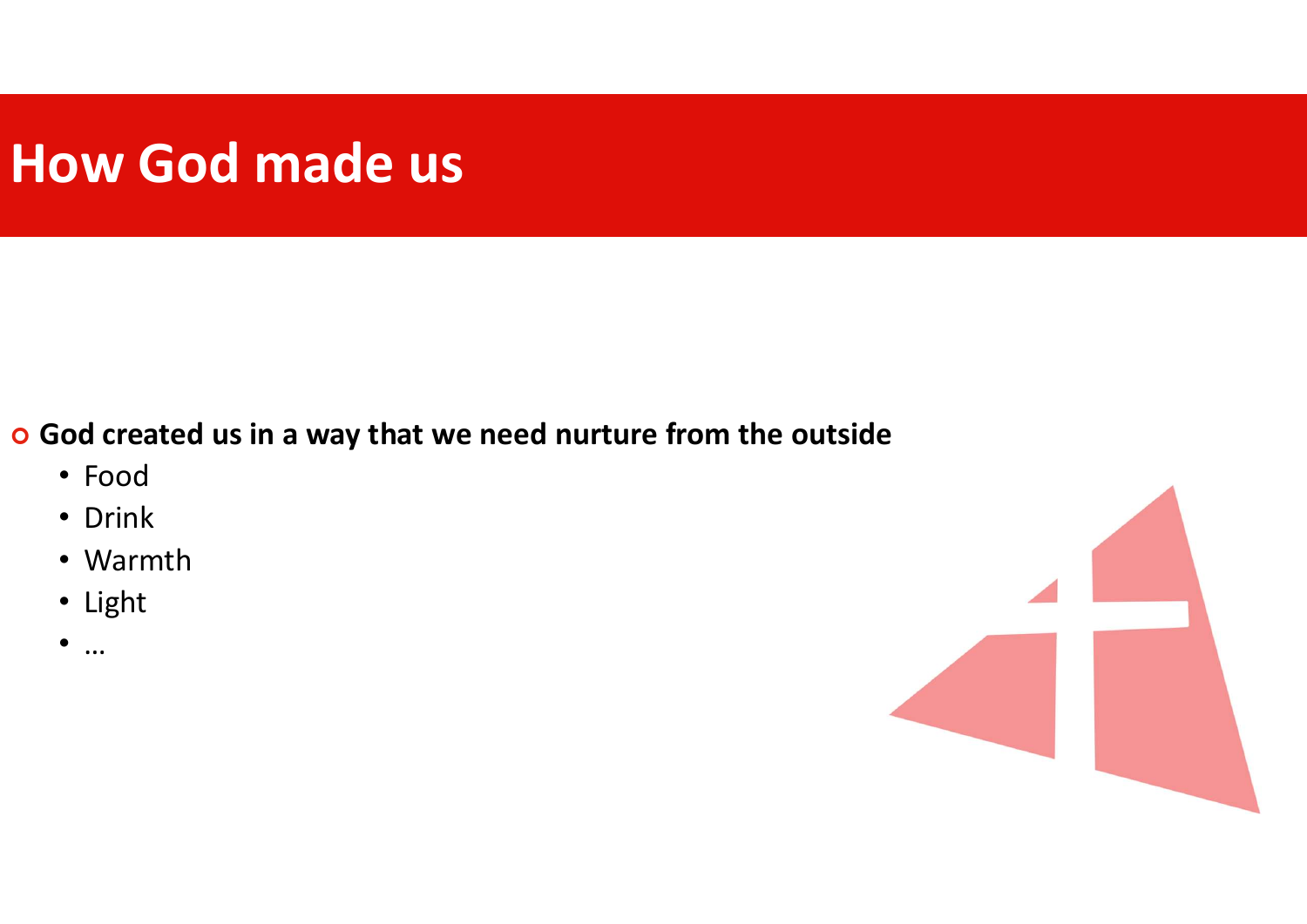#### God's Purpose

- We know we need nurture
- o Our hunger should draw us to closer dependence on God
- o Satan tries to tempt us to find nurture in other things

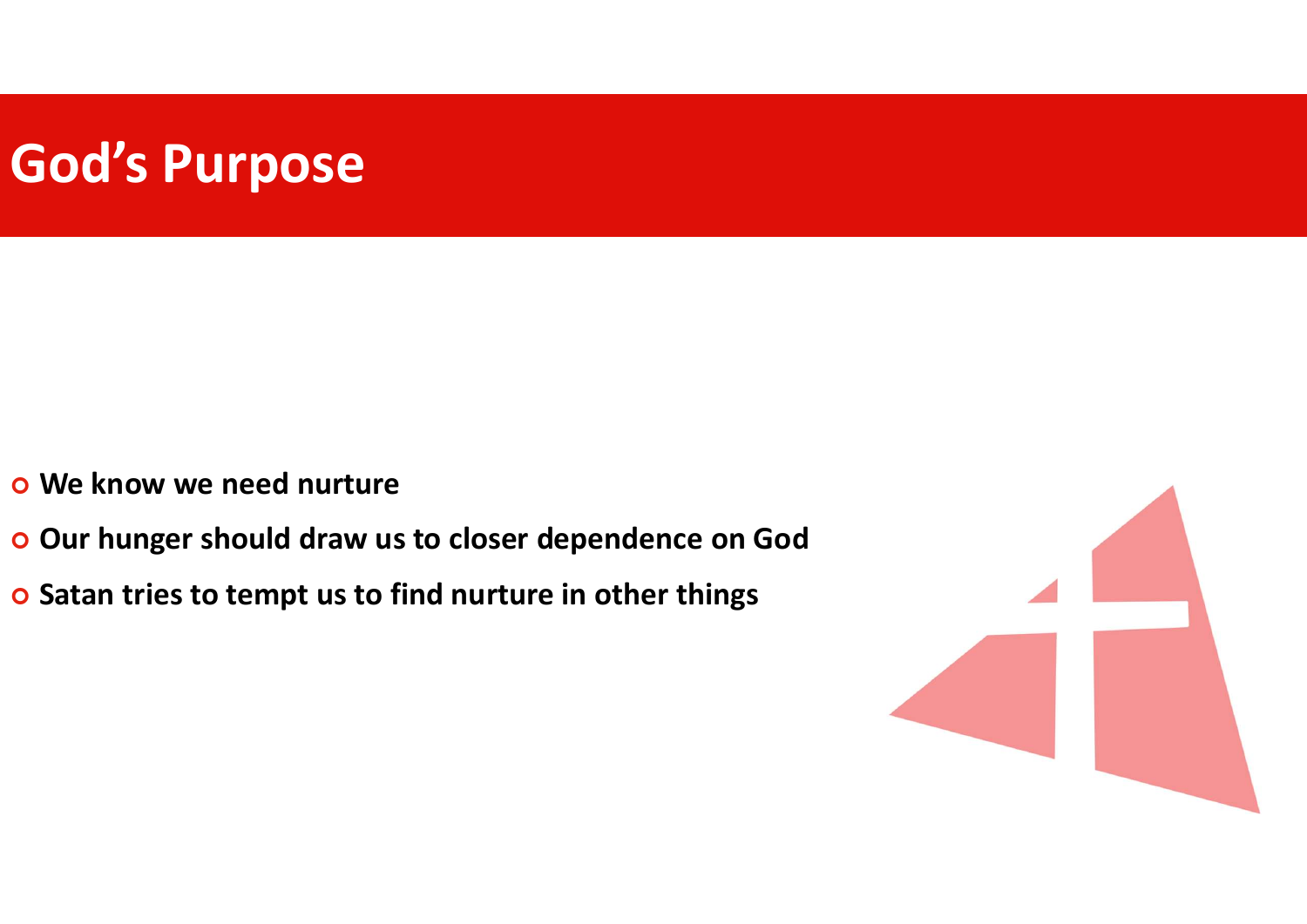# Jesus' situation

John 4:6-8 Now Jacob's well was there. Jesus therefore, being wearied with his journey, sat thus on the well: and it was about the sixth hour. There came a woman of Samaria to draw water: Jesus said unto her, Give me to drink. (For his disciples were gone away unto the city to buy food.)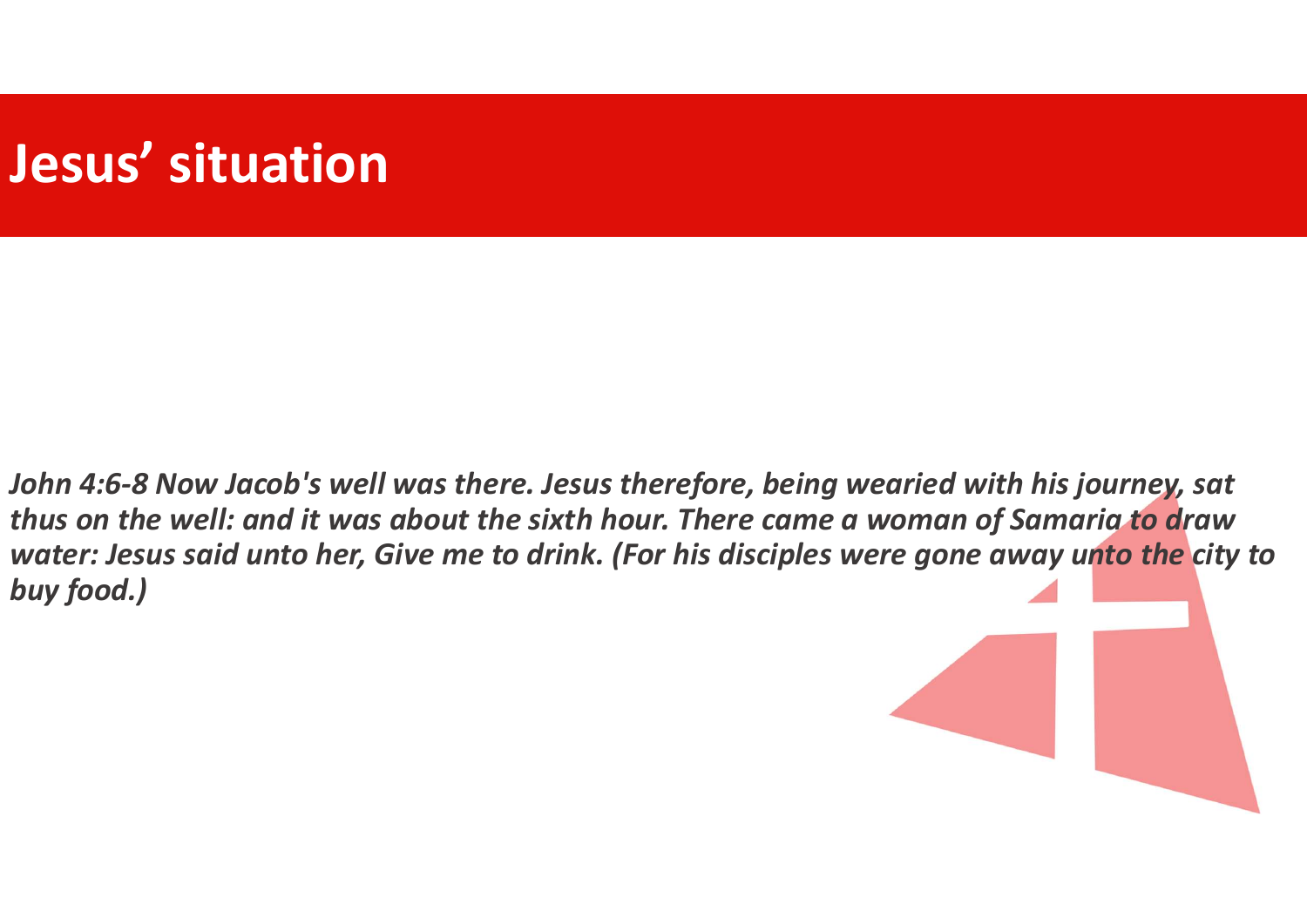# Jesus' situation

John 4:31-34 In the meanwhile his disciples besought him, saying, Teacher, eat. But he said unto them, I have food to eat that you know not of. Therefore said the disciples one to another, has any man brought him anything to eat? Jesus said unto them, My food is to do the will of him that sent me, and to finish his work.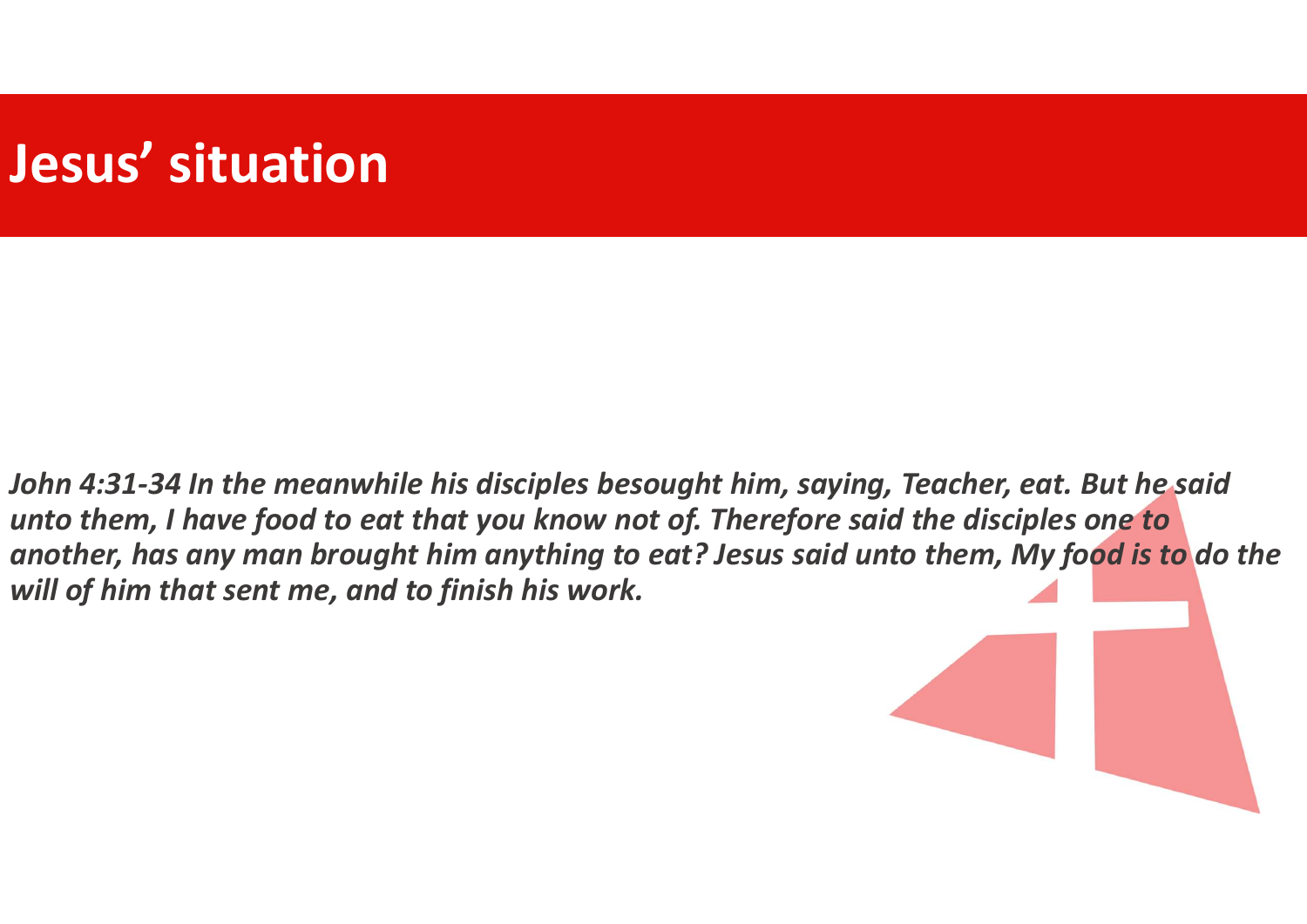### Application

Doing the Father's will is the most satisfying thing we could ever do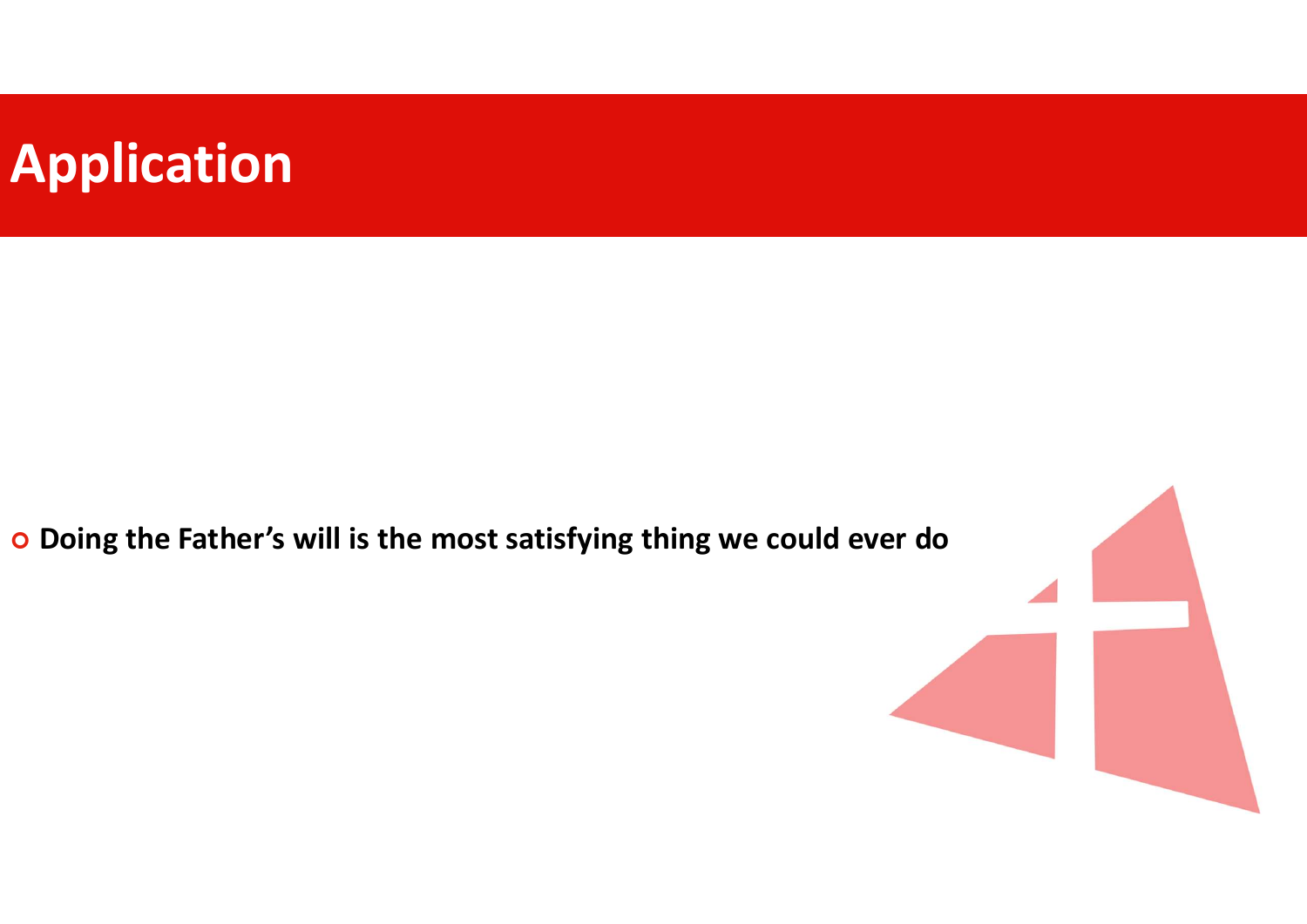### Doing the Father's will

- o Not necessarily doing ministry
- Following God's Logos Word
- Following God's Rhema Word

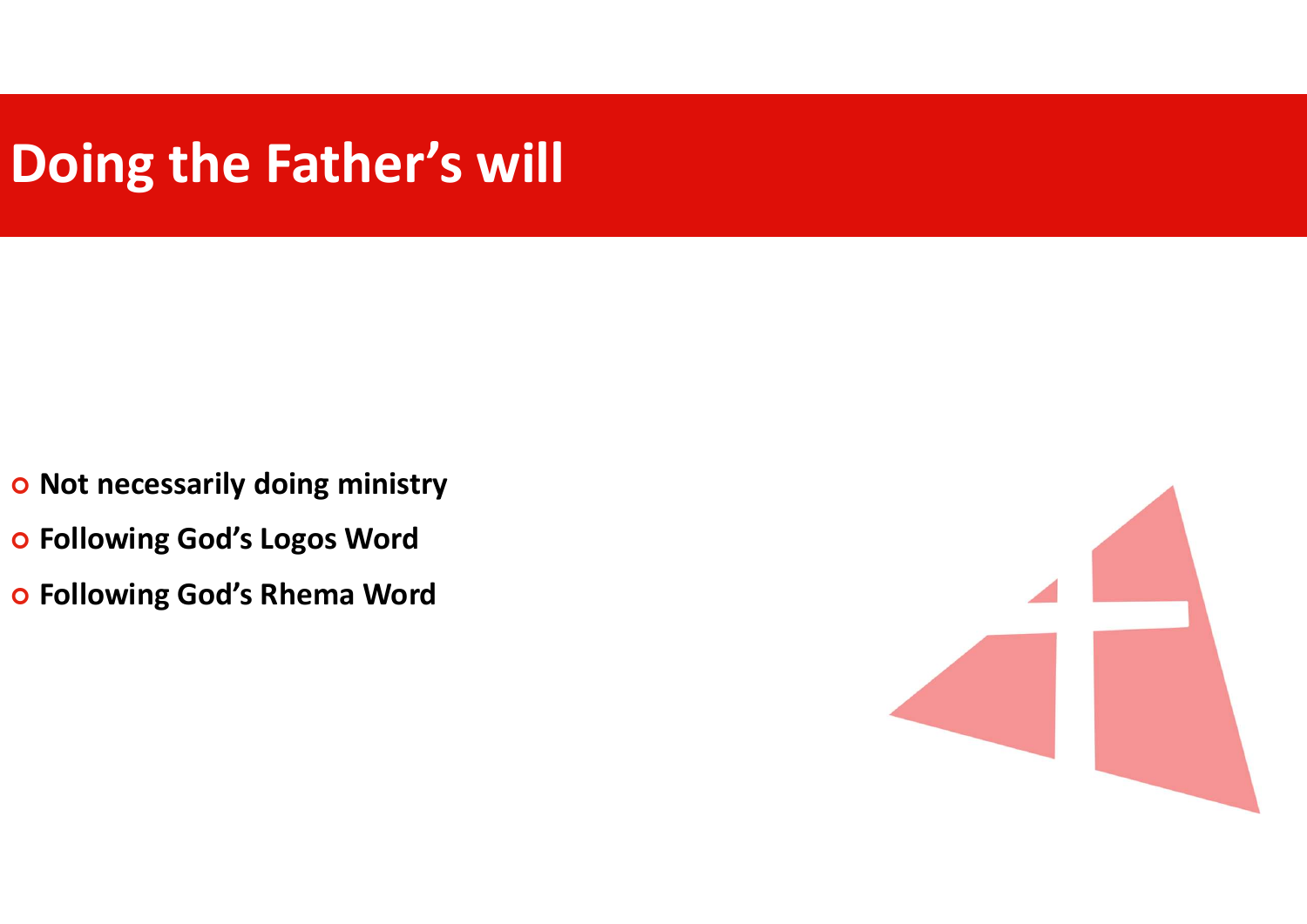#### Dissatisfaction

o Dissatisfaction could point towards us seeking the wrong nurture

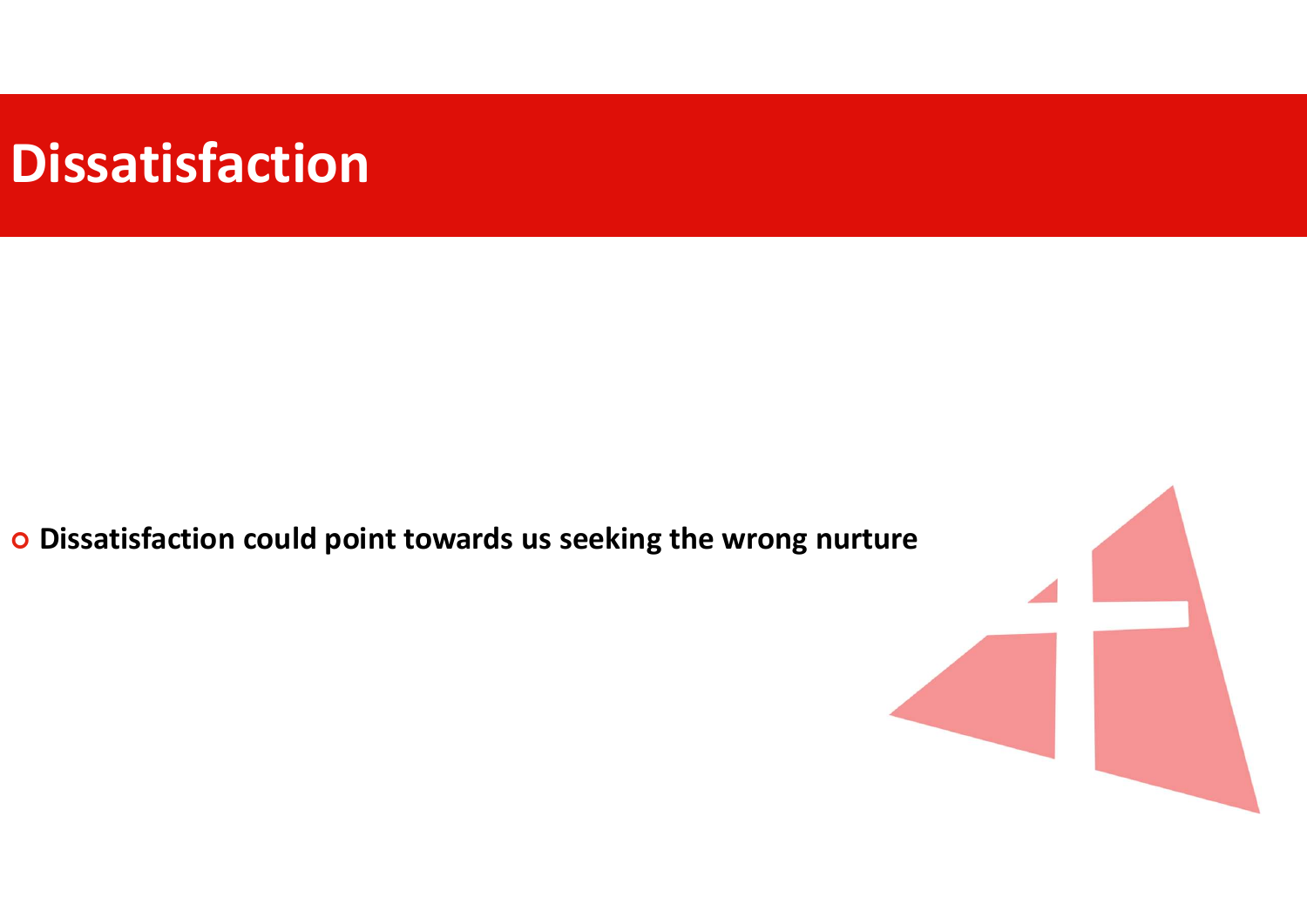#### Jesus' Words

John 6:35 And Jesus said unto them, I am the bread of life: he that comes to me shall never hunger; and he that believes on me shall never thirst.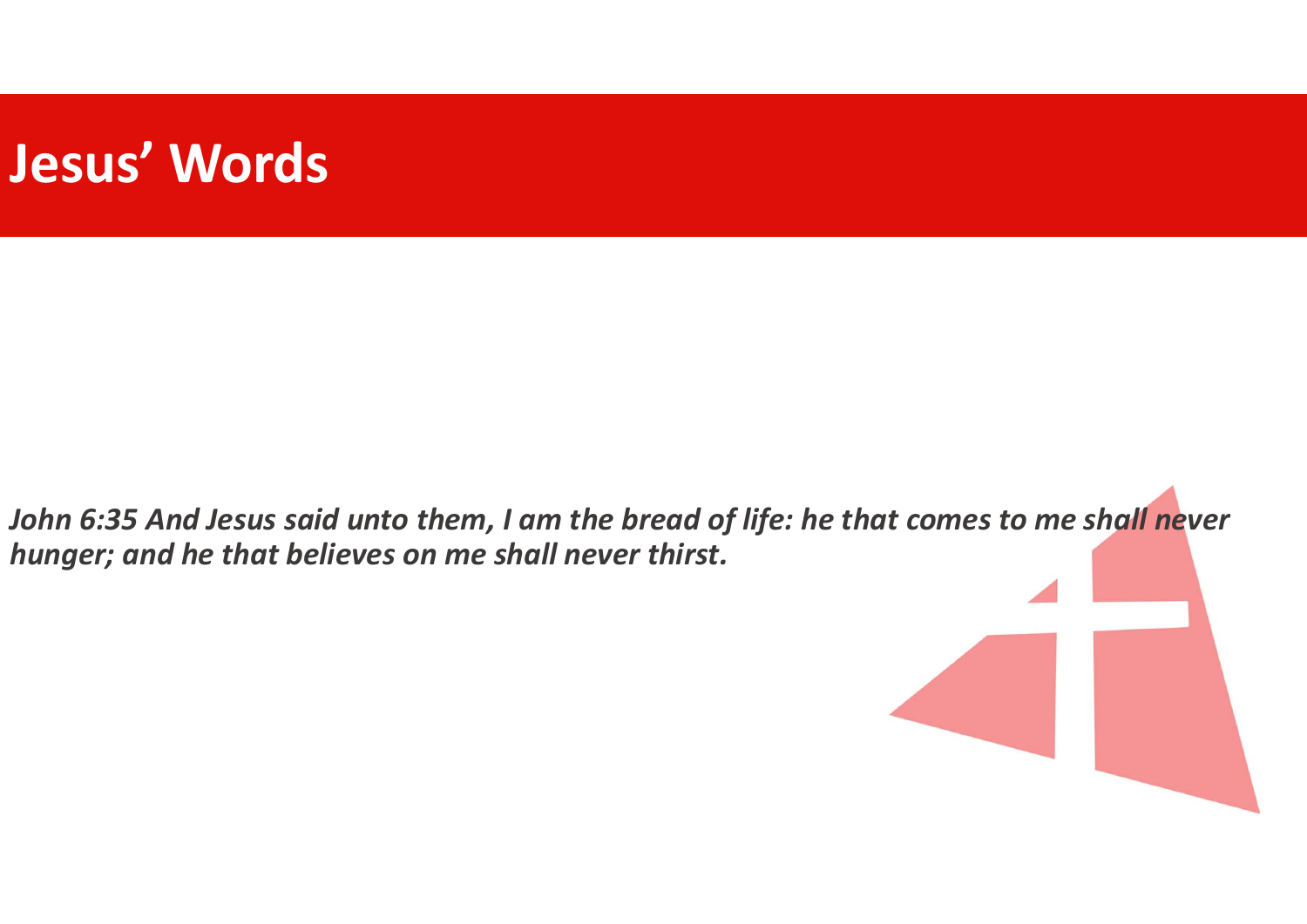

o Allow God to speak to us about where we try to find satisfaction in Him and where we try to find satisfaction in other things